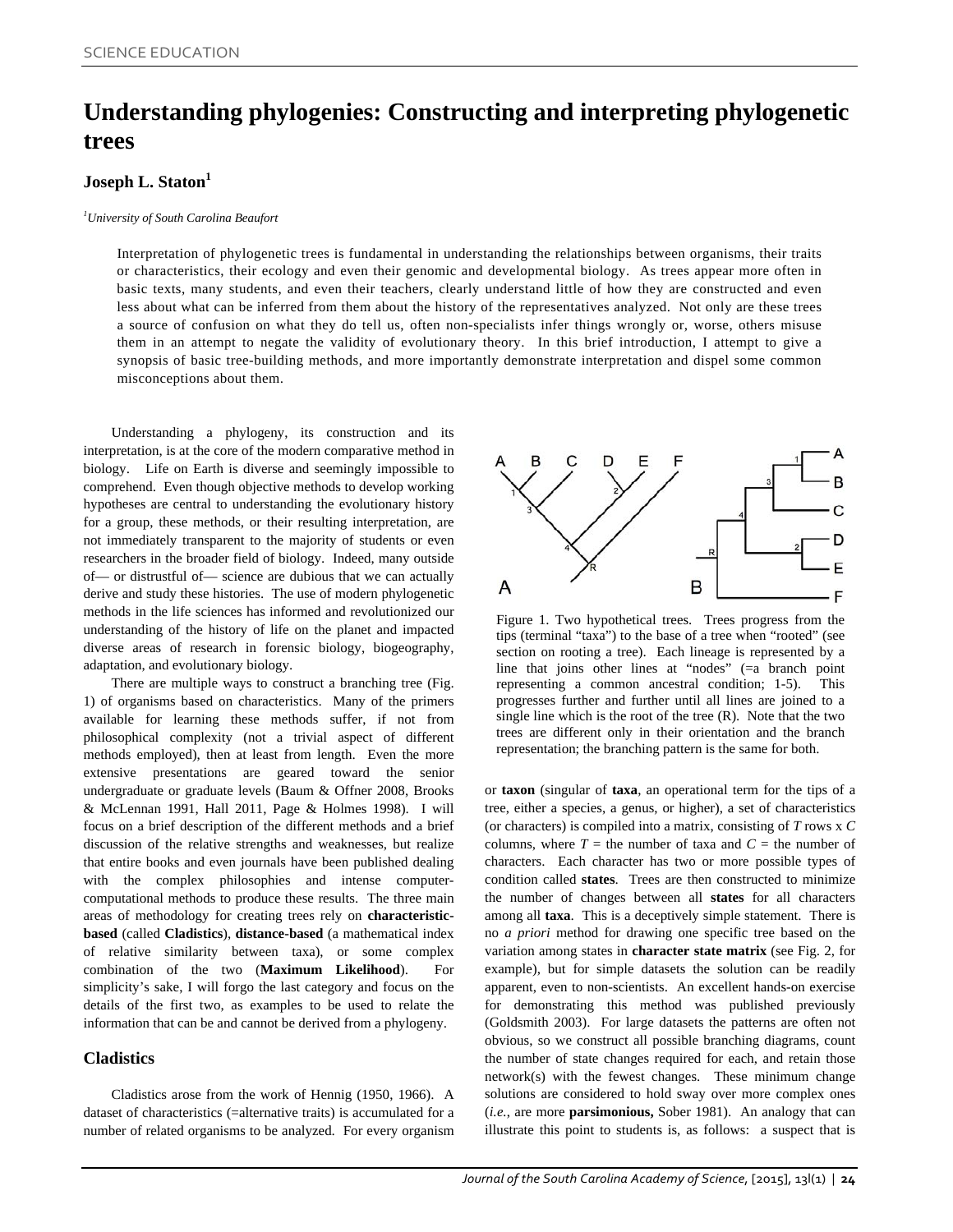

Figure 2. A brief example of a simple matrix with the resulting networks. A) An abbreviated data matrix for 9 DNA positions of a gene. B) Three possible unrooted networks for four taxa. The top network is the preferred as it has the least number of changes required when mapping the state changes on the network. C) That network is redrawn and "rooted" using taxon D as the outgroup. The root is then a stem introduced to the network that isolates the outgroup from the remaining ingroup and represents the basal ancestral condition for the phylogeny.

arrested near a murder scene fits the general description of a person who was witnessed committing a murder and has similar fingerprints to those found at the murder scene. Barring further evidence of another such person existing (i.e., with similar appearance and fingerprint pattern) and being near the vicinity of the murder at the same time, the suspect in custody is the most likely culprit. Computers usually work with networks of taxa to complete these computations (see Fig. 2), and subsequently a network can be "rooted" (that is, shown with an estimated point of origin) when one considers the ancestral condition of the group under consideration (see "*Rooting a Tree*").

With relatively few taxa, this is trivial. For only three taxa, there is only one unrooted network (but three possible "**rooted**" trees, where the root isolates two taxa from the other one, what would that look like?). With four taxa, there are only three possible arrangements (see Fig. 2). After the number of changes (=evolutionary events) needed are noted for each, the network that requires the fewest evolutionary events (= state changes) is chosen as the preferred network, given the notion of parsimony (i.e., "Ockham's razor"). It is the shared character states that support the branching patterns of a tree, whereas those states unique to a single branch or shared among all taxa (while evolutionarily of interest) do not shed light on relationships in the network or tree.

### **Rooting a Tree and Analyzing Characters**

Once the best network is chosen, it is usually **rooted** at a "trunk," which represents the ancestral condition for all members within the tree. Several ways have been suggested over the years of phylogenetic analysis, but by far the commonly accepted

practice for creating a root is by using an **outgroup** (Wheeler 1990). The outgroup is considered a taxon (or sometimes a group of taxa) that is closely related to the group of interest (i.e., the **ingroup**), but not a part of that group. As a result, a network can be "rooted" by dividing the outgroup(s) from the remaining ingroup taxa (see Fig. 1, 2c), with a basal branch or **root** (**R**). One can envision this as "grabbing" the branch between the outgroup (singular or a cluster of taxa) and remaining network (the ingroup) and pulling that branch "down" to create a new basal branch (trunk) of the tree. For example, the network in Figure 2c was rooted by using "D" as the outgroup for one unrooted network in Figure 2b (which one was used?).

Rooting the tree provides perspective to the history of character states and order that new states came into existence. In a network, one can distinguish how character states transition along branches of the network, but with no root—there is no historical perspective of the order in which the traits arose. A root identifies those traits common to all descendants in the study and those that are shared among only subsets of the groups. With a root, we can ascribe new characteristics to states to identify their status, either an **autapomorphy,** a **symplesiomorphy,** or a **synapomorphy.** In Cladistics, synapomorphies are considered to be the "phylogenetically informative" character states in a study, because they support the pattern of branches between taxa. One last group of characteristics is called **homoplasy**. When the most parsimonious (= shortest) tree is found, a small subset of the characteristics analyzed may not be consistent with the overall tree, which is driven by the largest congruent subset of synapomorphies. These non-congruent changes are called homoplasies. They are not "bad" data, but represent either characters that are thought to be misrecorded (and need to be reevaluated), or that the hypothesis of their homology may be flawed, as traits can evolve more than once (parallel evolution). This case is especially well known for individual DNA bases over long time periods. Indeed, classic homoplasies are often trivially obvious in many taxa (*e.g.*, the wing of a bird and the wing of a bat), but many not so obvious in terms of subtle characteristics in a cladistic analysis.

#### **The Use of Cladistic Methods**

The use of morphology in cladistics is appealing since it has been at the core of evolutionary study for over a hundred years. The further idea that cladistics methods are objective and can remove researcher bias adds to that appeal. By using a large number of character states, cladistics methods can provide a robust understanding of traits across an entire group with some level of completeness.

Additionally, a phylogenetic tree can aid in understanding processes that yield the patterns in it. One can "map" the character state changes onto the tree to see when specific traits evolved and in which taxa they occur, or which descendants may have secondarily lost them. For all those descendants possessing a trait, it must have been present in the common ancestor therefore it evolved at some point prior to the speciation of that ancestor (i.e., the node) and from the previous ancestor that gave rise to it (i.e., the next deeper node). In a humorous treatment elsewhere (Staton 1998), I argued that the characteristic of "tastes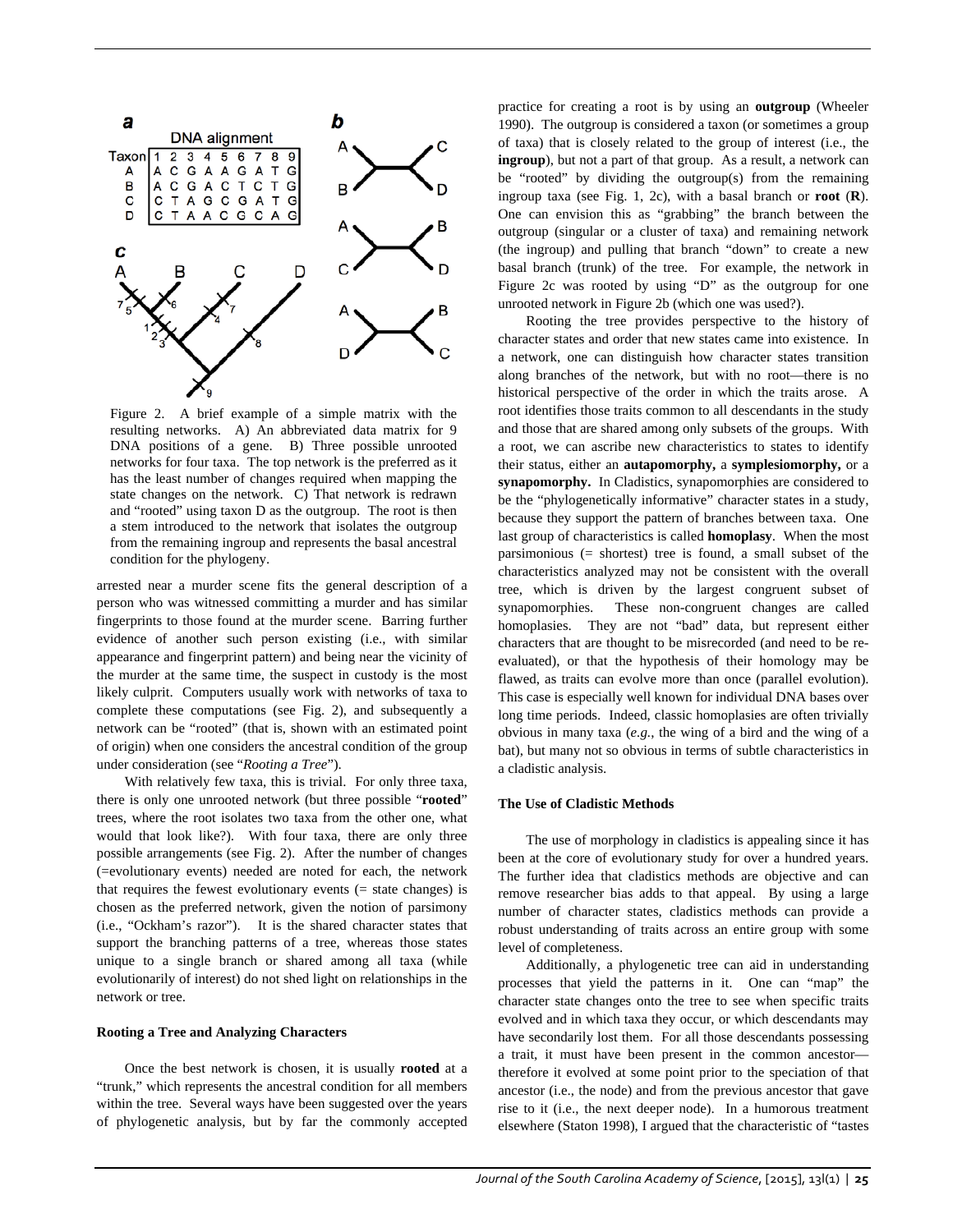like chicken" confuses a deep symplesiomorphic trait (here "chicken flavor") with a derived condition (the evolution of adapations that are present in birds, alone). Clearly, a "chickenlike" flavor is present in many other related organisms (the Tetrapods, *e.g.*, reptiles, amphibians, some mammals, etc.) therefore the phrase should not be "tastes like chicken" but more aptly "tastes like tetrapod." Similarly, if we think about biology in a phylogenetic sense of first appearance of a specific characteristic, we can answer the age-old pseudo-philosophical question, "Which came first, the chicken or the egg?" since several species predating the origin of birds laid eggs. Such humorous approaches can get even the most jaded student engaged in discussions about phylogenetic trees.

Sometimes, organisms that share a close biological relationship, like that of parasites and their hosts, can be analyzed separately and compared for similar branching patterns among the host/parasite trees. When there is close agreement of branching pattern, it is taken as evidence of a shared, coevolutionary history (Brooks & McLennan 1991). There are also more complex analyses that relate biogeography to phylogeny (termed **phylogeography**; see Avise 1998, 2000) so that researchers can understand how species evolve within a geographical landscape and do or do not spread over the different biotic zones of the planet.

Up to this point, I have not discussed the use of phylogenetic methods with molecular data, but the real growth in these analyses has been in their use with DNA data to produce phylogenies, since the development of new sequencing technologies in late 1980s. Such methods allow for hypotheses of deeper phylogenies, as well as comparison of morphologic to molecular trees to assess agreement in these results. There is no succinct way of reviewing the diverse ways that phylogenetic trees can be employed in different research programs, here— but it is without doubt that these methods are in widespread use across most biological fields.

### **Issues that Impact Cladistic Methods**

Several difficulties are inherent in application of a cladistic analysis. I will try to give a very brief listing of them, not as an indictment against their use, but more as an explanation as to why there is no single accepted method for producing phylogenies.

Since cladistic methodology works backwards to hypothesize an evolutionary process, we approach the problem by constructing all possible networks and saving the shortest network as the best estimate of the correct one. The problem with this method is that the number of networks possible increases exponentially as the number of taxa increases linearly. The formula for the number of possible unrooted networks for *n* taxa is  $(2n-5)! / [2^{n-3} \cdot (n-3)!]$  (Eq. 5.1; Li 1997). For example, there are  $~5 \cdot 10^{94}$  possible networks for 60 taxa, which is more than the estimated number of atoms in the universe. It is, in fact, a computational impossibility to search all of these networks merely due to time limitations. Researchers have developed shortcuts of searching a reasonable subset many of the most probable networks. Still, the methods are computationally intensive and can provide misleading results or even miss the most parsimonious tree.

In the recent decades, more phylogenetic work has focused on DNA data. Although morphological homology may be difficult to assess between a lobster and a human, both species contain genes that are homologous at the molecular level. Phylogenetic analyses of DNA is a powerful tool, however its analysis with cladistic methods can result in a unique problem called "long branch attraction" (described originally by Felsenstein 1978). Some DNA datasets contain broadly related taxa with highly divergent DNA sequences. Random patterns of species formation and extinction may mean that one or a few taxa might be quite different from those in the rest of the study. After DNA is aligned at the nucleotide level— unique taxa will differ greatly from all others (> 30-50% of variable bases at all nucleotide positions). When this happens, these taxa tend to branch off at a node near the **least**-**related** taxon— not from common ancestry but due to a few similar (convergent) mutations that randomly accumulate between sequences over time (i.e., they share chance similar homoplasies). This is most common for DNA because an adenine (A) at position 132 looks like another adenine at that position (A), whether it was inherited via common ancestry or converged to the same base by a separate mutational event (in this case A). Since the algorithms are developed to find the shortest tree by making branching patterns, they will make all taxa branch with one another, even if badly. The most maddening fact about this miscalculation is that the addition of more sequence data will only make the algorithm find— with even greater support—that a "bad" tree is the most parsimonious (see Felsenstein 1978). In such cases, other methods (such as distance-based methods) provide a different means of developing a phylogeny that do not suffer from these issues.

### **Building Distance-based Trees**

Oddly enough, the first methods for making trees were phenetic methods (Sokal & Sneath 1963) based on some metric of similarity (or its converse—distance) between datasets to construct a branching network. This often worked poorly for morphological data (true phenetics), but worked arguably better for molecular data, where there was an implied mode of evolution between pairs of species DNA. These methods are computationally faster and usually yield a single tree (a feat not always accomplished by cladistic methods). Many argue that since the data are transformed into a comparative metric (e.g., percentage similarity or weighed similarity), the results are not as reliable as cladistic methods. However, with the aforementioned "long branch" problem and with large datasets involving hundreds of taxa (often the case in many studies), cladistic methods are not accurate or practical. As previously noted, to review all possibilities of methods here would not be possible. There are several competing tree/network building algorithms and many distance metrics that are reviewed elsewhere (Li 1997, Nei 1996, for example). For the sake of teaching the essence of these methods, I will focus on the classic analysis of variation in the protein cytochrome *c* (data from Fitch & Margoliash 1967) using a simple metric—minimum mutational distance— and branching algorithm—the unweighted pair-group method based on arithmetic means (or **UPGMA**, Sokal & Michener 1958). In this study, amino-acid sequences were aligned for each species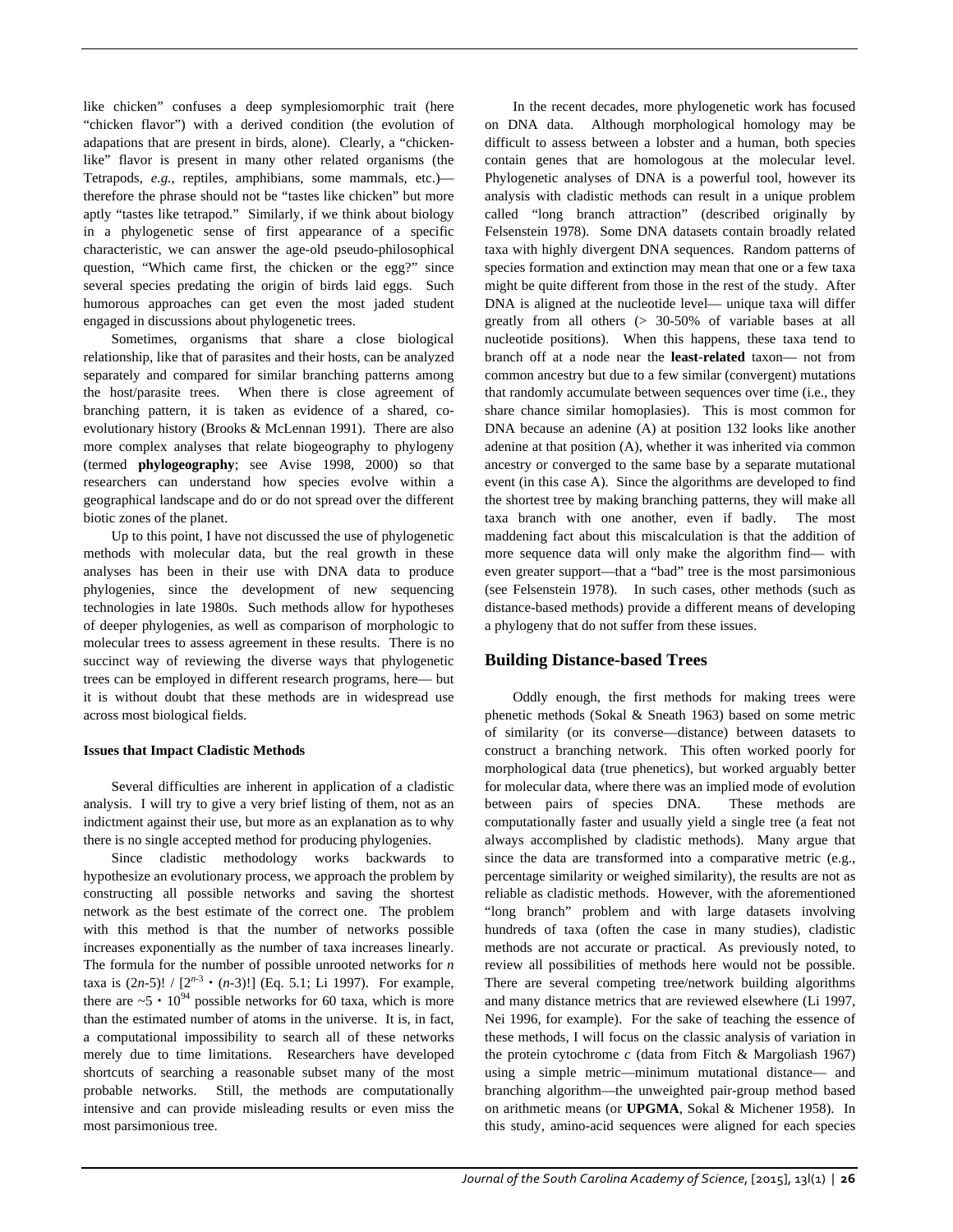from previously published data, and a minimum mutational distance was calculated based on the fewest base substitutions required in the redundant genetic code to change each amino acid between each pair (Table 1A). The largest difference in the subset of their data we analyze (Table 1A) is Tuna/Moth pairwise distance of 41, meaning the minimum number of nucleotide changes needed to account for the paired Tuna/Moth cytochrome *c* differences at the amino-acid level locus is 41 (i.e., each changed codon could differ by either 1, 2, or all 3 bases in the translation code). Methods that use pairwise distances seek to produce a single branching "tree" so that length of branches between all taxon pairs is proportional to each branch distance for taxa in the "tree." In the case that all distances are not strictly additive, as can happen with distance datasets, UPGMA averages the non-equal distances to reach a balanced compromise among values across all pairs. For UPGMA, the smallest difference between a pair of taxa is used as the starting point—here between Man (*Homo sapiens*) and Monkey (a Rhesus monkey [*Macaca mullata*])—and is taken to be the complete distance between the two taxa. In this case, the minimum distance of one nucleotide between them is considered as one-half of one nucleotide difference (on average) from their common ancestor (see Fig. 3). In the next (and all subsequent steps), the original matrix of pairwise distances is collapsed one level so that the new group (in step 2 "Man/Monkey") becomes a single column (or a combined taxon group), and all remaining individual distances are collapsed so that each collection of distances (in step 2, those paired with "Man" and "Monkey") now becomes an average for the collapsed group to each remaining taxon (e.g., in this case the "Man-Turtle" distance of 19 differences gets averaged with the "Monkey-Turtle" distance of 18 to make an average difference of "Man/Monkey" and "Turtle" now 18.5). This is continued for all pairwise distances associated with "Man" or "Monkey" until a second matrix is complete, which has one less column and row (see Table 1B). This procedure is continued with the next smallest distance in the recalculated table ("Turtle/Chicken" in Table 1B). All subsequent averages (means) involve defining the mean for all possible pairwise distances for each new cluster from those in the **original** distance matrix. While calculating this by hand for the first time seems complicated, it is a simple repetitive algorithm and can be completed in milliseconds by computer even for large datasets. The end result of this process is a tree where pairs or groups of taxa will have branches where each pair of taxa is approximately 0.5 the total distance to the node as they have between one another (i.e., "Man" to "Monkey" = 1, Table 1A; "Man" or "Monkey" to node  $1 = 0.5$ , Fig. 3). With the averaging process, the deeper (i.e., more distant nodes) are less reflective of the original data ("Moth" to "Tuna" = 41, Table 1A; "Moth" or "Tuna" to node  $6 = 17$  [not 20.5]). Other tree methods have been developed to circumvent these types of averaging errors (e.g., neighbor-joining, Saitou & Nei 1987), and results from these methods of tree construction can be demonstrated with a computer program in the classroom—but are not as amenable to direct calculation by teacher or student at the introductory level.

The resulting tree is close to the evolutionary tree that many would predict based on morphological, physiological or biochemical similarities (Fig. 3). The two primates are shown closest together (node 1), mammals form a clade (node 3), birds



Figure 3. A UPGMA tree based on the minimal mutational distance for each pair of taxa listed in Table 1 (after Fitch & Margoliash 1967). Note that the distance between Man or Monkey to node 1 is half the total distance between Man and Monkey and represents an average distance from their most recent common ancestor. Each node is labeled in ascending order of the calculation from the original matrix. The next calculation in the iterative process is node 2 joining "Turtle" and "Chicken".

and reptiles form a group with a common ancestor exclusive of other vertebrates (node 2), and all organisms believed to have descended from a common amniote-egg layer cluster at a deeper level (node 4) than do the nodes of more recent divergence (nodes  $1, 2 \& 3$ ). The fact that molecular evolution parallels that of other evolutionary theories based on different data (e.g., morphology) is not surprising, but it is impressive that even a small protein sequence can accurately capture these hierarchical patterns, in this case.

### **Interpretation of trees**

Certainly, the interpretation of a phylogenetic tree is the basis for most of comparative evolutionary biology. The inferred pattern of branching is a road map to the understanding of any other hierarchy of traits that is possessed by those groups. Such traits can then be assessed as to relatively when they arose in the spectrum of ancestor-descendant relationships within the groups and their subgroups.

### **Misconceptions in tree interpretation**

There are several misconceptions that can arise in the interpretation of phylogenetic trees. Some of these will already seem foolish to you, the reader, if you have followed the narrative to this point, but others may not be as straightforward.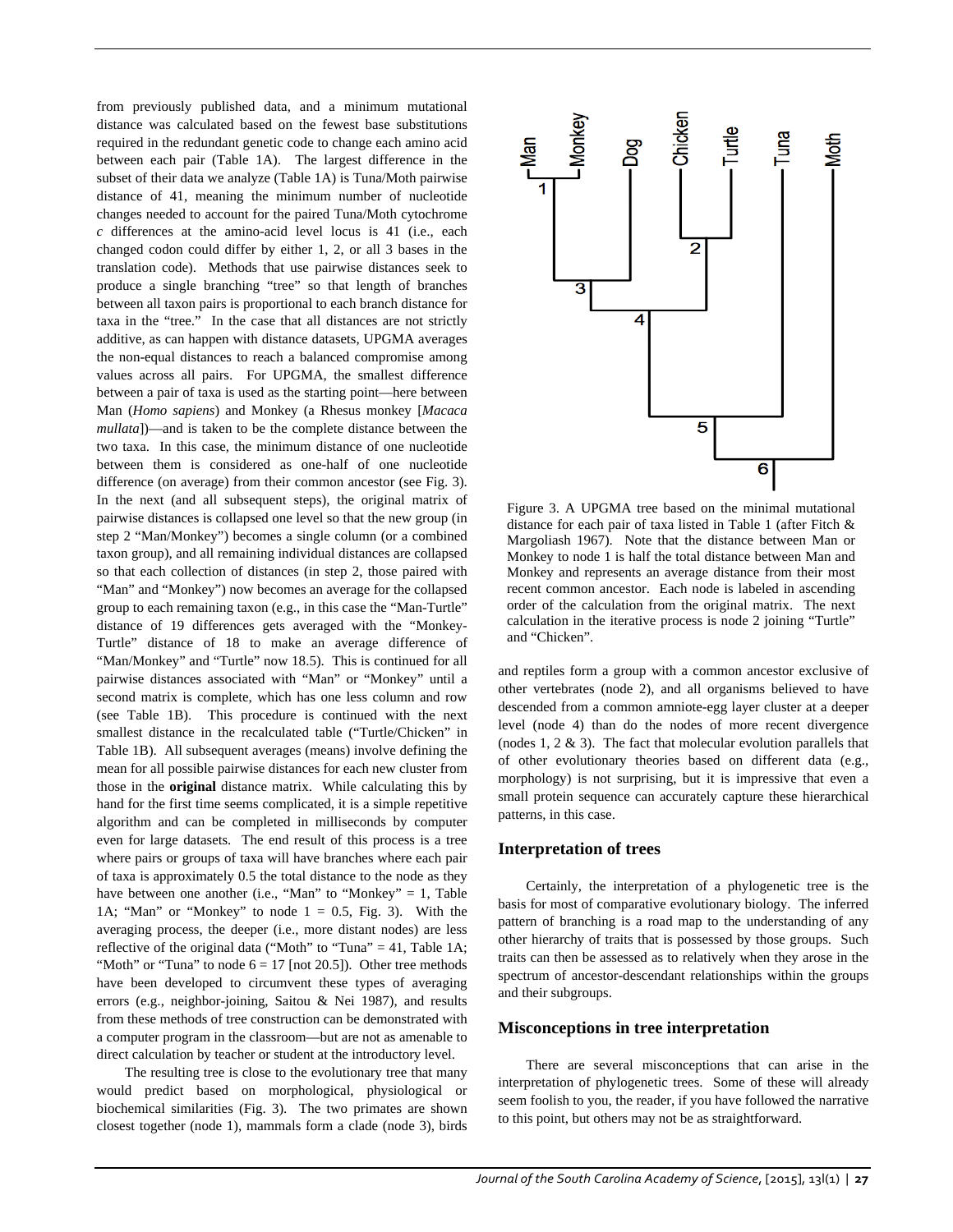Table 1. A) The minimal mutational distance between cytochrome *c* amino acid sequences of different taxa from Fitch & Margoliash (1967). The top half of the matrix is omitted, as it would be a duplicate of the data shown. The diagonal is the identity value for each species. B) This matrix shows the recalculation and reduction of the data in A to a six by six matrix, with Man-Monkey as a single row/column and each pairwise difference now an average of each distance  $(e.g., [AB + AF]/n$  or  $[19 + 18]/2 =$ 18.5) from the original columns containing "Man" and "Monkey", respectively (see shaded cells). The next lowest pairwise distance (here the "Turtle/Chicken" distance of 8) will be the next pair of taxa to be collapsed into a single matrix row/column. Note that in many cases the next smaller group can be between a single taxon and a previously collapsed row/column.

| A:                                             |               | Turtle | Man | Tuna | Chicken | Moth | Monkey | Dog |  |  |
|------------------------------------------------|---------------|--------|-----|------|---------|------|--------|-----|--|--|
|                                                |               | A      | B   | C    | D       | E    | F      | G   |  |  |
| Turtle                                         | A             | $-$    |     |      |         |      |        |     |  |  |
| Man                                            | B             | 19     |     |      |         |      |        |     |  |  |
| Tuna                                           | $\mathcal{C}$ | 27     | 31  |      |         |      |        |     |  |  |
| Chicken                                        | D             | 8      | 18  | 26   |         |      |        |     |  |  |
| Moth                                           | E             | 33     | 36  | 41   | 31      |      |        |     |  |  |
| Monkey                                         | F             | 18     | 1   | 32   | 17      | 35   |        |     |  |  |
| Dog                                            | G             | 13     | 13  | 29   | 14      | 28   | 12     |     |  |  |
| Man to node $1 = 0.5$ Monkey to node $1 = 0.5$ |               |        |     |      |         |      |        |     |  |  |

| B:         |    | Turtle | Man-Monkey |    | Tuna Chicken Moth |    | Dog |
|------------|----|--------|------------|----|-------------------|----|-----|
|            |    | A      | BF         |    | D                 | Е  | G   |
| Turtle     | A  | $-$    |            |    |                   |    |     |
| Man-Monkey | BF | 18.5   | --         |    |                   |    |     |
| Tuna       | C  | 27     | 31.5       |    |                   |    |     |
| Chicken    | D  | 8      | 17.5       | 26 | --                |    |     |
| Moth       | Е  | 33     | 35.5       | 41 | 31                | -- |     |
| Dog        | G  | 13     | 12.5       | 29 | 14                | 28 |     |

Chicken to node  $2 = 4.0$ ; Turtle to node  $2 = 4.0$  (8 changes total)

The intuition of some students can lead to erroneous thoughts that the gene in question is the source or driver of speciation, since they are loosely taught that "mutation the source of genetic change." However, even though every gene has the potential to capture unique mutational/molecular events that parallel a speciation event within individuals, the temptation is for the individual gene under scrutiny to be the sole focus of the speciation process for the novice. Molecular evolution is only a measure of the speciation pattern which has been captured in a molecular context of any given stretch of DNA. Students might aver that "a Dog would be a Monkey, if not for those 12 changes!" Or, wrongly assert that 12 mutations directly mutated a dog ancestor into a monkey, like some perverse science fiction movie. It is a difficult concept to grasp that DNA mutations in the cytochrome *c* record, in parallel, other changes in these lineages, and that only 12 of these changes were accumulated between dog and monkey cytochrome *c*, since their last common ancestor. In this sense, different genes are changing faster or slower in the evolutionary process, and sometimes they give us insight into the process as a whole.

There is no real expectation that each node represents a specific known species, or worse is some combined (chimeric) "monster" (i.e., a "Dog-Man-Key" for node 3, Fig. 3). Each node merely represents that some lineage of varying individuals that had a specific cytochrome *c* sequence that was ancestral prior of

the formation of each descendant species. The idea that the study of evolution focuses on finding direct "missing links" is a strange hold over from earlier times when people believed in almost "alchemistic" transformation of one species into another (see Saint-Hilaire 1822). At fine scales of micro-evolution we often find transitions, but not finding specific transitions between larger taxonomic groups is not an indictment of the absence of the evolutionary process, as has been suggested by some factions critical of evolution.

Lastly, the casual observer often attributes importance to the order of the tips of the tree. While these are grouped in some order by the author, their specific pattern has no inherent meaning, necessarily. The fact that our example tree has "Dog" positioned next to "Monkey" has no special relevance (Fig. 3), nor does "Turtle" being next to "Tuna"— although novices will be confused by this pattern. Dogs are equally distant or close to the Man/Monkey common ancestor, but that is all. Likewise, "Chicken" is no closer or more distant than "Turtle" to the mammalian ancestor (node 3, Fig. 3). In fact, the final tree could be drawn with "Moth" next to "Man," however the branch of "Moth" would still connect at the base of the tree, at node 6 (Fig. 3). The order of the tips should be considered fluid, like membrane-bound proteins floating in an unconstrained lipidbilayer, even though they might be connected within the "cytoplasm." Each node is like a frictionless turnbuckle/pivot;